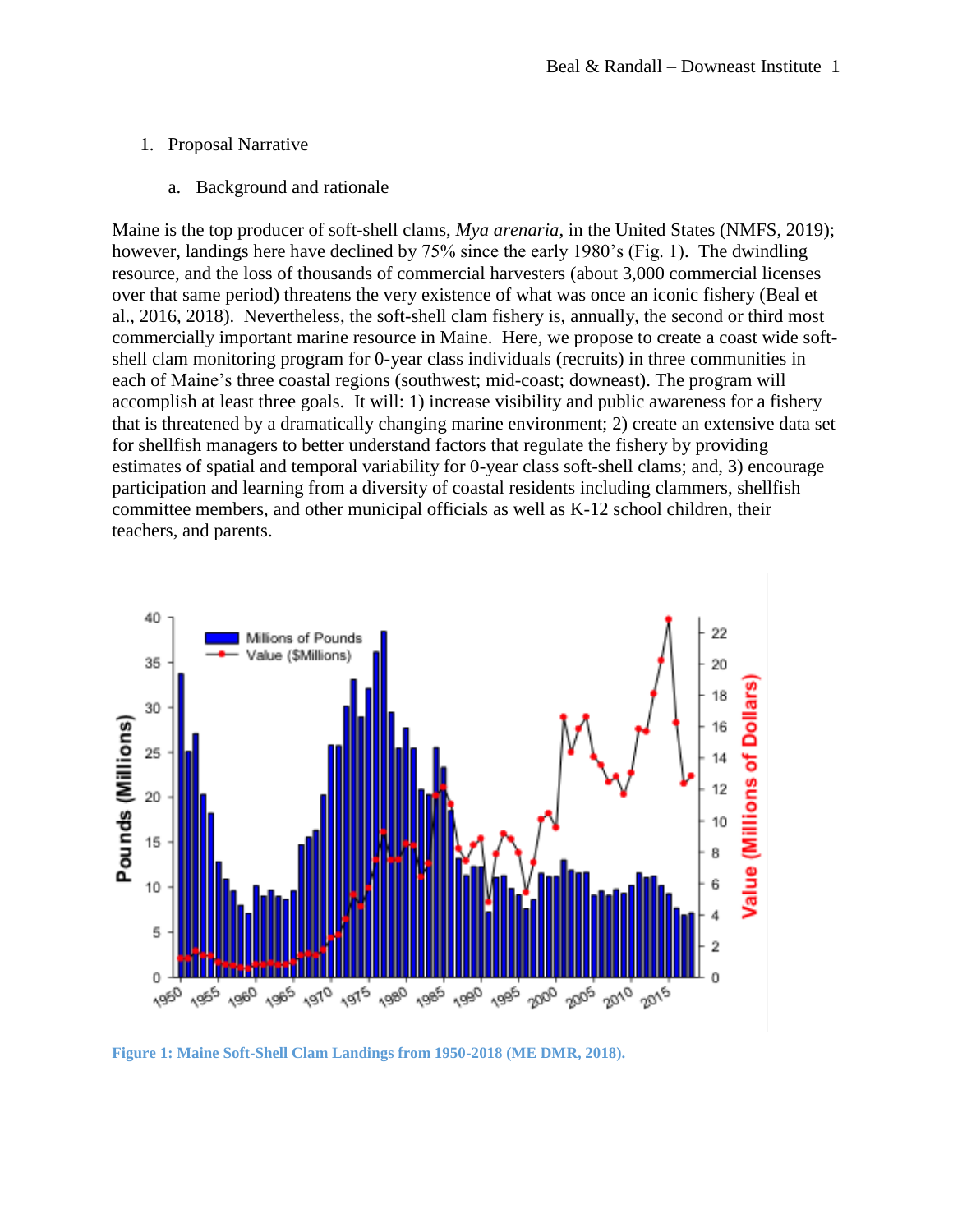The PI has been studying biotic and abiotic factors that regulate soft-shell clam populations in Maine for the past 32 years. In 1987, he helped to establish the Beals Island Regional Shellfish Hatchery in the town of Beals as a University of Maine at Machias (UMM) project (Beal, 1988) to enhance intertidal mudflats with cultured soft-shell clam juveniles (seed). That program still exists today under the auspices of the Downeast Institute, a  $501(c)(3)$  nonprofit organization that also serves, through a Memorandum of Agreement, as UMM's Marine Science Field Station.



## **Tidal Height**

**Figure 2: Mean number of 0-yr class recruits of** *Mya arenaria* **per experimental unit (area=0.01824m<sup>2</sup> ) at the Webhannet River Estuary (Wells, ME; top) and Fore River Estuary (Portland, ME; bottom). Units were deployed on 12-13 May and retrieved on 10-11 October 2014. "Flexible" refers to a plastic, flexible netting with a 4.2mm aperture. VEXAR is a hard, durable piece of extruded plastic with a durable piece of extruded plastic with a 6.4mm aperture (adapted from Beal et al., 2018).** 

The Downeast Institute (DEI) is Maine's first and only public shellfish hatchery. Much of DEI's research has focused on increasing the likelihood that our hatchery clams survive in the wild. So we have examined effects of various factors such as stocking density, transplant time of year, tidal position, predator exclusion, and sediment pH on survival and growth of clams (Beal et al., 2001; Beal and Kraus, 2002; Beal 2006a, b; Beal et al., 2016). While tidal position and predation appear to be the most important factors regulating populations of cultured individuals, it has become clear that these two factors also are paramount in controlling the distribution and abundance of 0-year class clams in a variety of intertidal habitats along the coast (Beal et al., 2016, 2018). That is, in our recent (past six years) examination of clam recruitment at numerous sites along the Maine coast from Cutler in the downeast region to Wells in the southwest region, we have found a strong association between tidal position, aperture size of predator exclusion netting, and the density of 0-year class soft-shell clams (Fig. 2).

 In 2015, we scaled up our small ex perimental units  $(0.01824 \text{ m}^2)$  to a rectangular unit (1-ft x 2-ft x 3 inches deep, or 30.5 cm x 60.9 cm x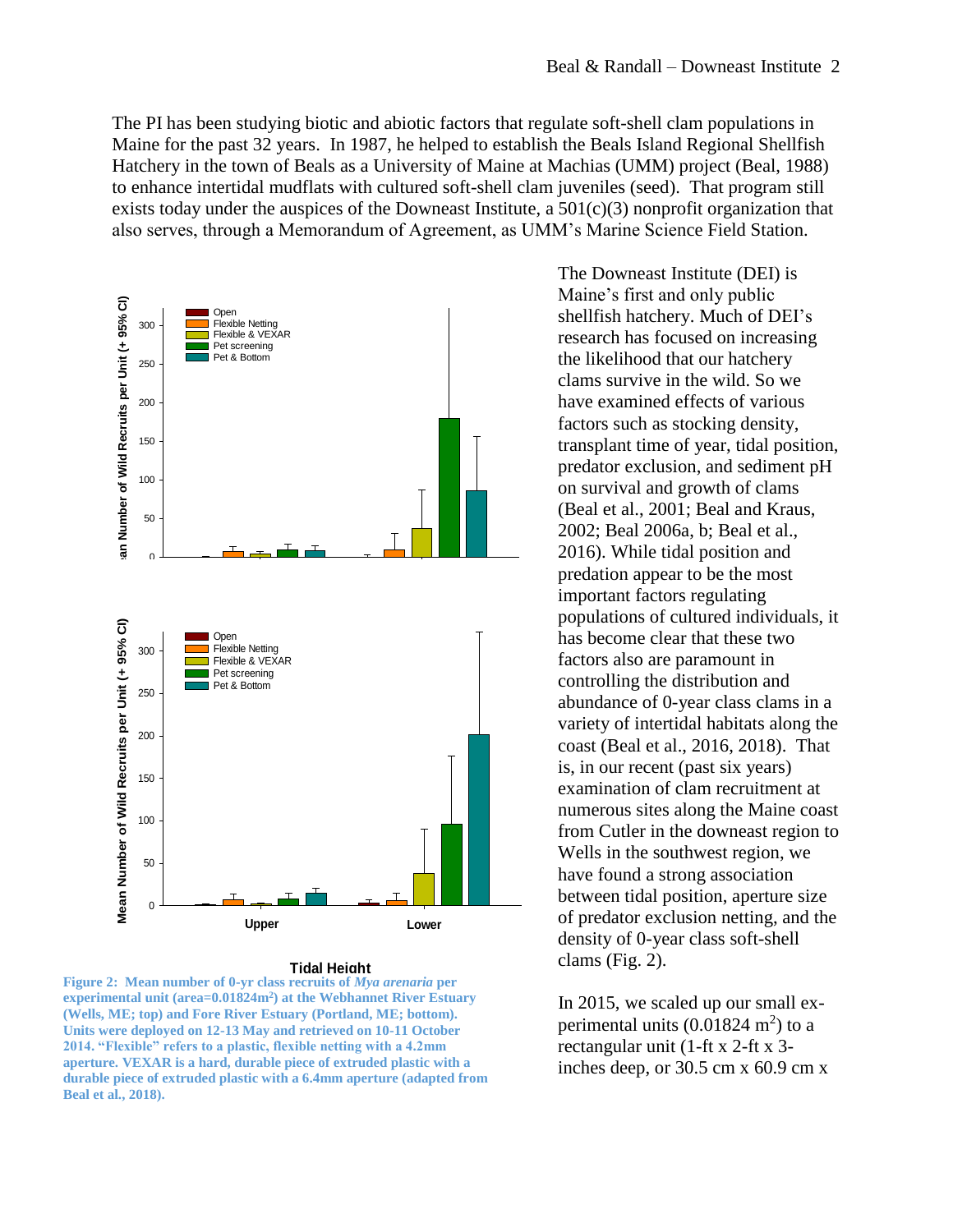7.6 cm deep; Figure 3), and began deploying these "recruitment boxes" on the surface of intertidal mudflats in the Harraseeket River Estuary (Freeport). Results showed unambiguously that compared to the adjacent, unprotected sediments, relatively high densities of *Mya* recruits occurred in the same areas, whereas in others few 0-class individuals occurred (Beal et al. 2018). We recognized the utility of the recruitment box to learn more about the dynamics of the early life history of soft-shell clams, and the importance of these results as a potential tool in locating areas of high seed production and perhaps, to predict future commercial or recreational densities of clams.



**Figure 3: Left – recruitment box with Pet screening® (aperture = 1.7 x 0.9 mm); Upper right – deployment of six boxes on a mudflat in the Harraseeket River (Freeport, ME) in a 2 x 3 matrix with 1 m spacing between rows and columns. Lower right – recruitment box (deployed empty in early June 2018 in the St. George River Estuary – Thomaston, ME) that is filled with muddy sediments, and contains 1,875 wild soft-shell clam recruits (shell length range = 1.6 - 22.2 mm).**

The proposed effort to establish a coast wide monitoring network for young-of-the-year softshell clams is akin to a larger effort (from Rhode Island to Maine) for postlarval settlement of American lobster, *Homarus americanus*, that began in 1989 (Wahle et al., 2004) with support from Maine Sea Grant, and continues to the present (Hunt et al., 2017). The American Lobster Settlement Index **(**ALSI**)** is an annual monitoring program that quantifies the pulse of newly settled lobsters. The value of conducting such a monitoring program to quantify lobster recruits is that, like other shellfish, the early life stage is crucial to understanding the strength of an individual year class, and is useful as a predictor of future trends in recruitment to the fishery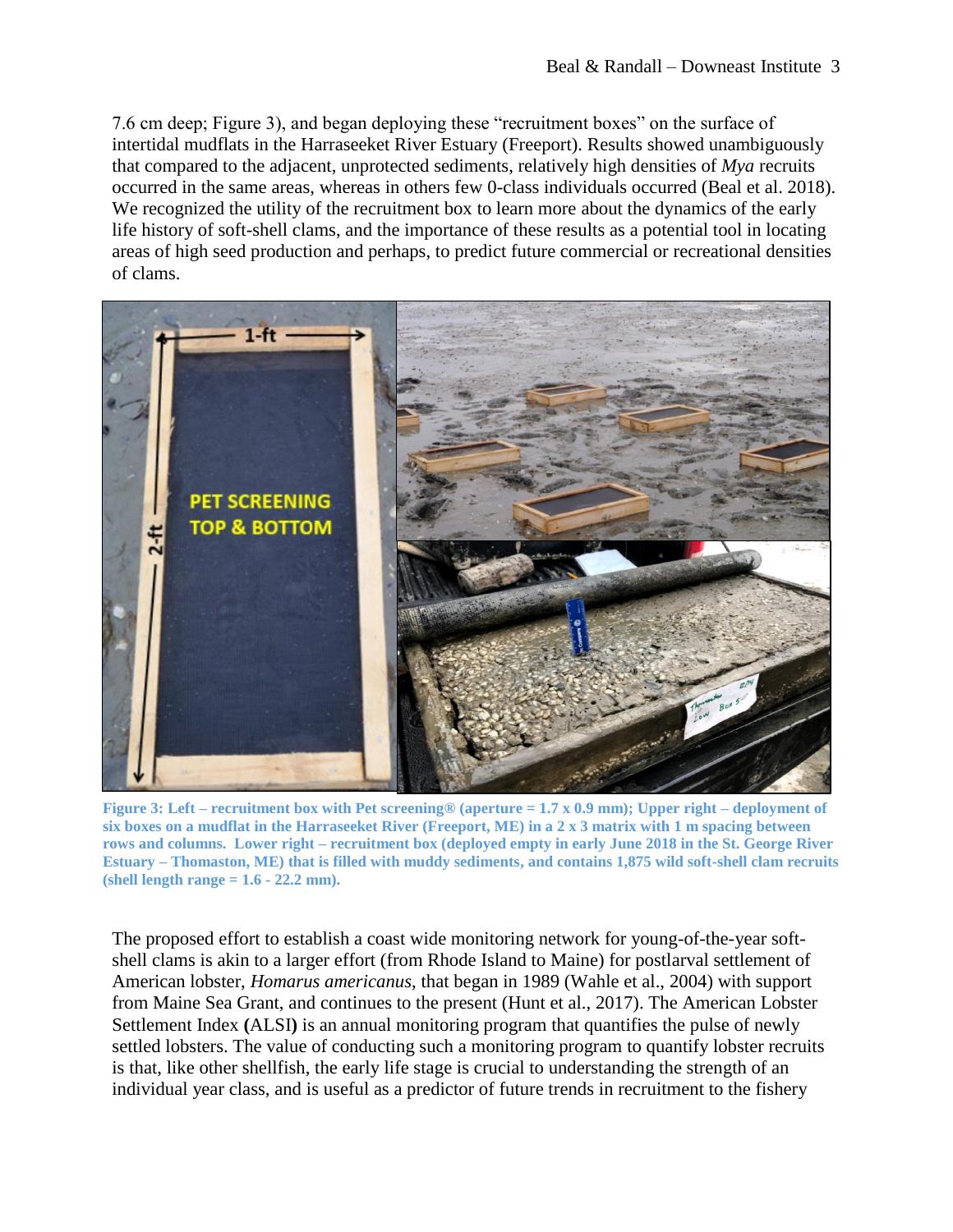(The Wahle Lab, 2019). It is for these same reasons that DEI is proposing to set up a similar monitoring program to assess spatial and temporal variability of young-of-the-year soft-shell clams.

The ALSI uses both active (divers) and passive (postlarval collectors) to sample. Our proposal mirrors the ALSI passive sampling method for soft-shell clams as DEI's recruitment boxes also are passive, postlarval collectors.

Results of the sampling will show the relative strength of the 2020 and 2021 cohort at four spatial scales: 1) within site (16 boxes will be deployed per site that are spread out along the lower mid-intertidal in eight "blocks", or subareas); 2) within a community/shellfish program (there will be two intertidal sites within each community/shellfish program); 3) within a region (the coast will be divided into three regions from the southwest to northeast); and 4) between regions (southern, midcoast, and downeast).

Similar to the ASLI, there are many stakeholders who will be interested in the results of the sampling. Potential users of the information collected from the recruitment boxes include clammers, municipal shellfish committee members (local managers), biologists with the Maine Department of Marine Resources (DMR; state managers), K-12 students and their teachers, and members of the general public who wish to learn more about soft-shell clam ecology.

Maine has a system of managing its soft-shell clam resources cooperatively between the local community and the state through the DMR (McGreavy et al., 2018). Local and state managers may use the data generated from the passive collectors to make decisions about utilizing areas of relatively dense recruitment in future efforts to enhance local stocks with wild seed. That is, clammers can benefit by overwintering seed (Beal et al., 1995) collected each fall from the boxes followed by transplanting the wild juveniles to predator-protected plots in their community (Beal et al., 2016) the following spring.

This information could lead some communities to examine clam recruitment at other sites within their municipality, or scale-up boxes to commercial sizes (Beal, pers. obs.) followed by stock enhancement activities.

We intend for this work to be carried out well after the 2-yr grant funding (see below in section "d" under Outreach) so that communities can continue to observe and quantify temporal (annual) variability in cohort strength. Our dream is that this effort will continue indefinitely as the ASLI, and, we will work to locate additional sources of revenue beyond Sea Grant. One of the biggest strengths of this proposed work is that it does not require expensive and complicated equipment and technology to conduct. All essential materials are easily purchased at local hardware stores, and boxes can be easily constructed, especially by Mainers as our culture emphasizes being handy and self-sufficient. Once the knowledge and understanding of how to collect the data is transferred to the (possibly hundreds) of people who we will partner with in these coastal communities, they will be well on their way to being able to collect this data on their own. We will continue to coordinate the collection of data and see that it is easily accessible (sensu The Whale Lab, 2019).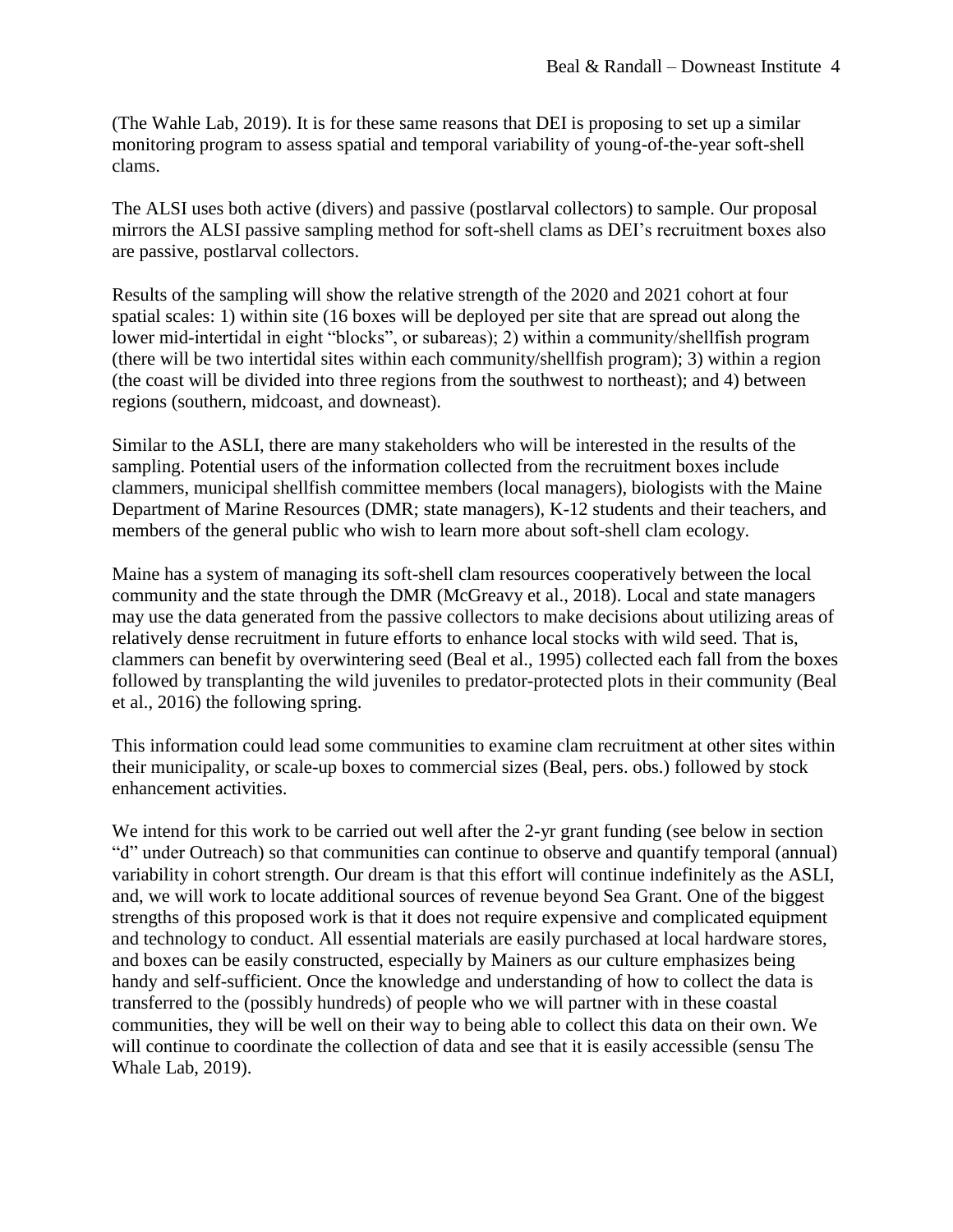For example, this proposal will engage K-12 teachers and their students. Some of the activities associated with this research will benefit public science education in several important ways: by engaging in the hands-on activities both during deployment and sampling, analyzing results (e.g., collecting data on everything from the diversity of organisms in the boxes, to the density and size-frequency of recruits), and presenting results in their town to their local shellfish committee and clammers. DEI encourages and works with classes to put together presentations to share their findings. To this end we have collected numerous letters from teachers who are interested in participating in this work.

The proposed research effort aligns with each of the five Maine Sea Grant strategic goals. Healthy Coastal Ecosystems: The project will demonstrate links between healthy ecosystems and resilient communities that will take action to ensure the long-term health of an important coastal resource. Recruitment box data, combined with results from sampling recruits in ambient (control) sediments at each site, will lead to important local conversations about the functions of the intertidal ecosystem followed by activities to sustain or improve clam harvests. Resilient Communities: The effort will increase awareness of the plight of the soft-shell clam fishery along the Maine coast, and lead communities to actively adapt to, and hopefully reverse the trend of, decreasing clam abundance and landings. The work will enhance the public decision-making process and assist communities in their efforts to value and preserve coastal and marine heritage. Safe & Sustainable Seafood: We recognize the importance that an environmentally sustainable and economically viable harvest of soft-shell clams means to Maine's coastal communities. The work proposed here will better inform local and state managers of the fishery by providing both regional and local data on clam recruitment. Decisions made by these co-managers to sustain or enhance the fishery will now include local recruitment data (heretofore not available) along with traditional population surveys. This will be an important addition to the management toolbox for this species. The research and extension services will improve coastal and marine resource monitoring and management by informing community, regional, and statewide management planning processes. Communities Preparing for a Changing Climate: Maine's marine environment is changing rapidly as a result of relatively recent rises in seawater temperatures in the Gulf of Maine (Pershing et al., 2015) with winters becoming much milder and shorter (Fernandez et al., 2015). These factors have resulted in an explosion of the invasive green crab population along the coast (McClenachan et al., 2015) with a concomitant effect of increased rates of predation on the smallest soft-shell clams (Beal et al., 2018). The work will support efforts to understand, communicate, and respond to climate-related changes while enhancing and expanding climate literacy and citizen science initiatives to increase understanding of the anticipated impacts of climate change. Environmental Literacy & Workforce Development: Creating a coastwide monitoring network for soft-shell clam recruitment will help support participation in citizen science and applied research activities and create an environmentally literate public that can use this new scientific knowledge to identify questions, draw evidence-based conclusions, and make well-informed management decisions about the health and economic vitality of their soft-shell clam resources.

b. Scientific approach/objectives

**Goals** To: 1) increase public awareness of problems within the soft-shell clam fishery that begin with the early life-history stages of this species; 2) create a long-term, coastwide monitoring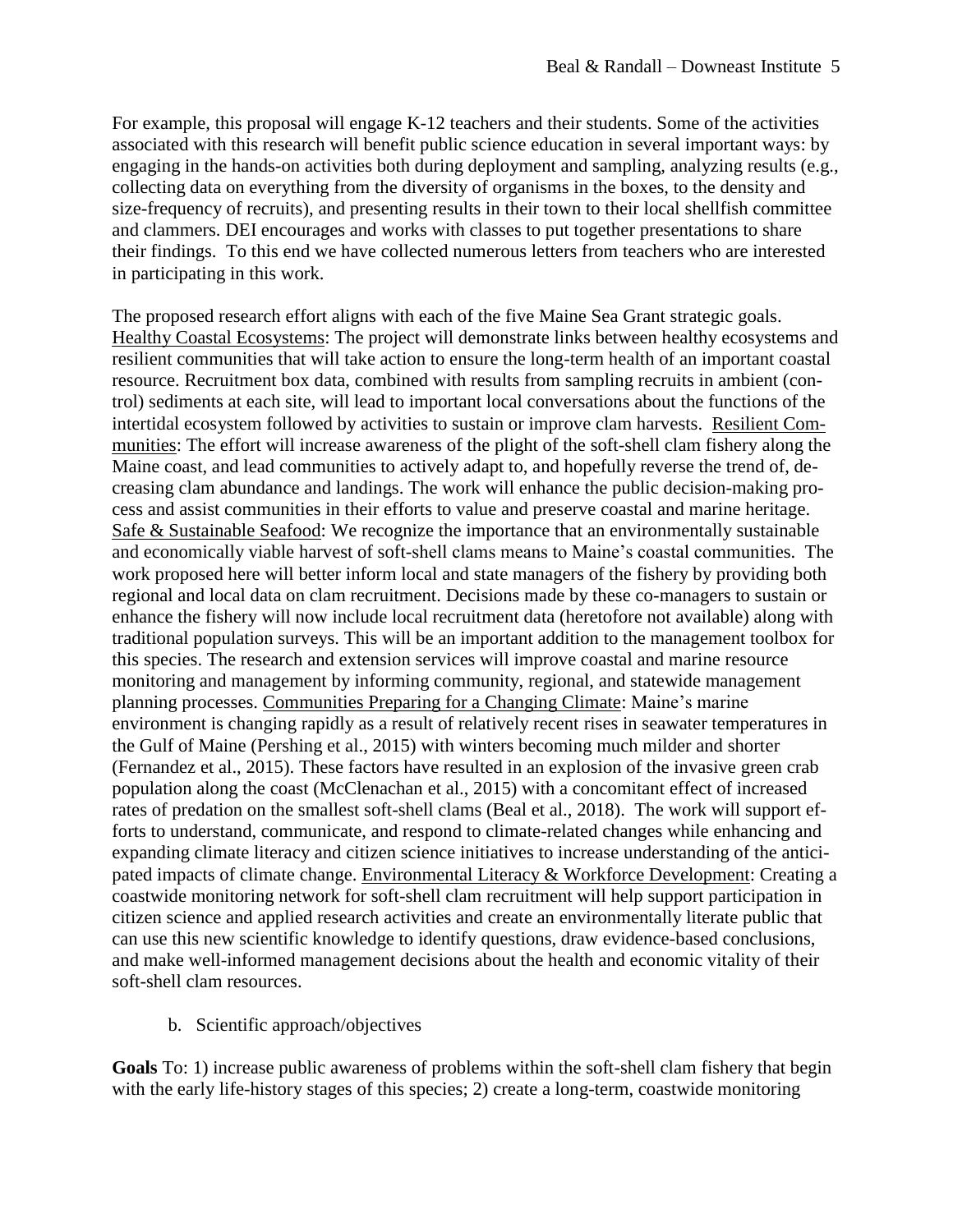network associated with soft-shell clam recruitment; 3) provide local and state managers with information that will lead to more informed decision-making and a healthier, more robust clam fishery; and, 4) align the work with Maine Sea Grant's Strategic Goals.

**Objectives** To: 1) determine spatial and temporal variability in soft-shell clam recruitment at two intertidal locations in three coastal communities within three geographic regions of the Maine coast during 2020-2021, and beyond; 2) engage learners of all ages and from a diversity of socioeconomic backgrounds in the effort; 3) work with local and state managers to use data collected from this effort to better inform management decisions; and, 4) create sufficient interest and excitement in the coast wide monitoring network that communities and the local infrastructure (shellfish committees, clammers, K-12 children and teachers, and/or NGOs) will continue the effort beyond the Sea Grant funding cycle.

**Questions to be addressed** 1) How does soft-shell clam recruitment vary spatially and temporally along the Maine coast? 2) What effect does deterring both small and large predators have on clam recruitment density and size-frequency distribution in passive collectors (recruitment boxes) vs. ambient conditions (unprotected intertidal sediments)? 3) Can density of recruits from passive collectors be used to predict densities of clams that enter the commercial fishery? 4) How does diversity of other bivalves in passive collectors (both commerciallyimportant – e.g., blue mussels, quahogs, oysters – and noncommercial) vary spatially and temporally along the Maine coast?

**Hypotheses that will be tested in the research** 1) Regardless of region, community, or location within a community, significantly higher densities of soft-shell clam recruits (0-year class individuals) will occur in passive collectors compared to densities occurring in ambient conditions (Beal et al., 2018); 2) Recruitment levels will vary as a function of geographic location with highest densities occurring in the southwestern region and lowest densities occurring in the northeastern region (Vassiliev et al., 2010); 3) Size-frequency distribution of clam recruits will be broader (more variable), with a greater number of larger  $(> 20 \text{ mm in shell})$ length, SL) individuals occurring in the southern vs. the midcoast and northeastern regions because spawning occurs earlier in more southern areas of the Maine coast (Ropes and Stickney, 1965); and, 4) Green crabs, *Carcinus maenas,* the primary predator of soft-shell clam recruits, will occur more frequently and attain larger sizes in passive collectors deployed in the southwestern communities vs. the other two regions (B. Beal, pers. obs.).

c. Proposed research

We have invented a simple, passive collector that entraps sediment, soft-shell clams, and other species with planktonic early life histories (Fig. 3) that we have deployed annually since 2015 in the soft-bottom intertidal with numerous community partners (schools, municipal shellfish committees, local conservation groups, biologists with DMR, concerned citizens) from eastern to southern Maine. Results from a deployment of 120 passive collectors (i.e., recruitment boxes) in the Harraseeket River (Freeport, Maine) is described in Beal et al. (2018). Data generated from these efforts is critical in understanding how productive the intertidal ecosystem is in a particular area, especially when comparing results from the boxes to the unprotected, ambient sediments adjacent to the boxes. That is, comparison of clam densities from collectors vs. benthic cores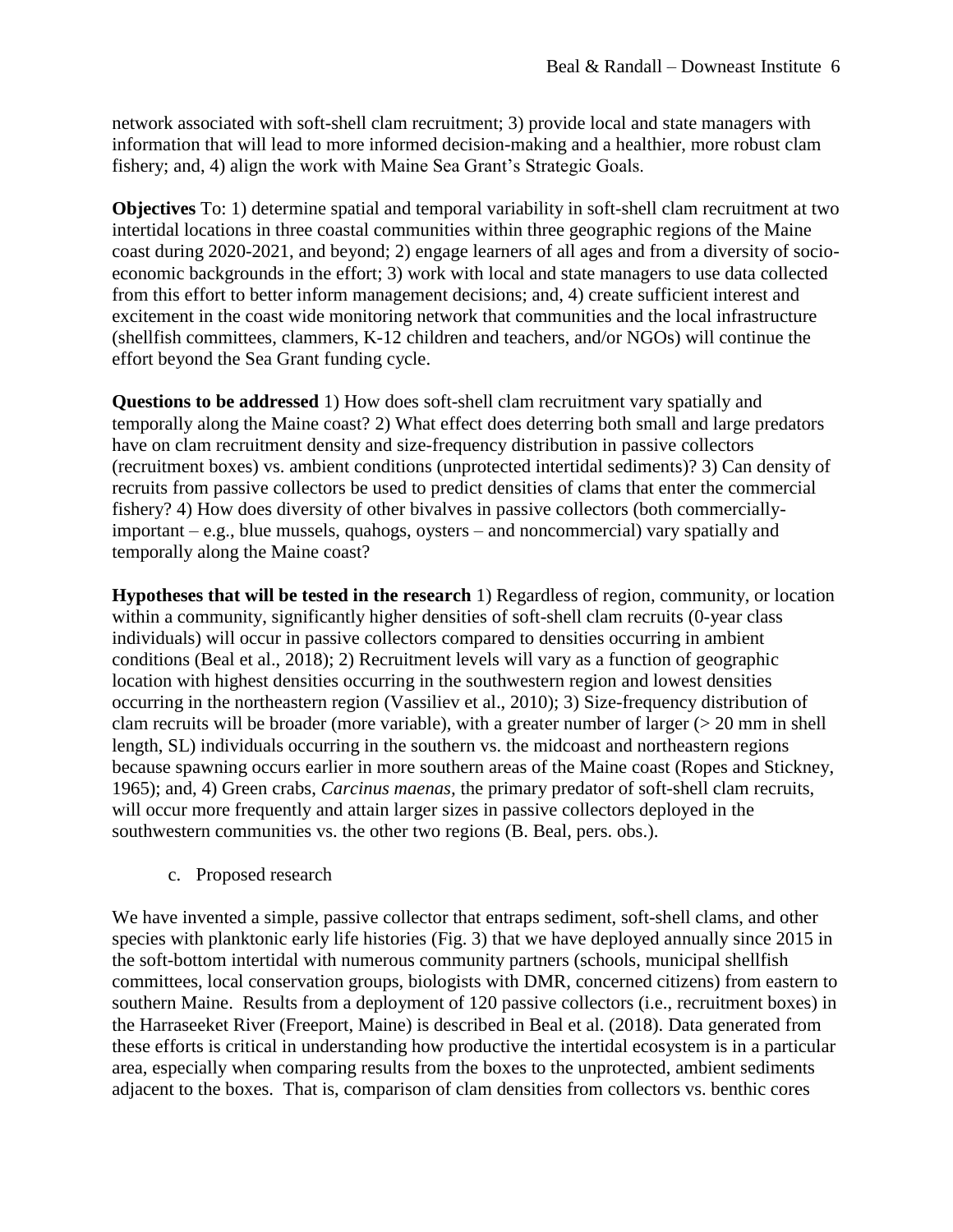taken from the ambient intertidal flat in the same location gives a realistic picture about sitespecific clam predation rates.

We propose to learn about the nature of soft-shell clam recruitment variability (both spatially and temporally) by deploying boxes in three communities in each of three regions of the Maine coast (southwest, midcoast, downeast).

Within each community, and in coordination with the local shellfish program, we will choose two intertidal flats that are located 1-5 km apart, and place initially empty boxes on top of the mudflat surface prior to spawning (typically prior to mid-May; Ropes and Stickney, 1965; B. Beal, pers. obs.). Boxes will be placed in the mid-intertidal area, and are unlikely to conflict with clamming activities that are occurring in the cove or embayment, since most commercial clamming occurs at/near the upper intertidal zone (Beal et al., 2016). The boxes will remain anchored in place until November (well after spawning ceases) when they are removed from the flats. At that time, the contents of each box will be washed through a sieve with 1 mm screening.

To obtain information about clam recruits and larger individuals (as large as 85 mm) living in the unprotected (ambient) intertidal mud, 16 benthic cores  $(0.01824 \text{ m}^2)$  will be taken in the same vicinity, but 2-5 m away, as the boxes on each flat in each community both at the time of deployment (May) and retrieval (November). Core samples taken in May will be used to establish site-specific baseline densities and size-frequency distribution of clams. Cores taken in November will be compared to the amount found in the protected recruitment boxes. This comparison is crucial because it will allow us to determine number of recruits that survive through the summer and early fall, and provide a realistic assessment of site-specific predation levels. In addition, both the May and November sets of core samples can be used by the local shellfish program as an accurate stock assessment of clams at the mid-intertidal of the cove.

We have examined specifically the potential unintended effects of the structure of the collector itself as well as the mesh netting in an experiment that examined clam recruitment in the boxes compared to recruitment in a variety of control units and from benthic cores (Fig. 4), so that we are confident that results from boxes represent effects due to the presence of predators and not potential physical effects (e.g., shading, water flow, temperature, sedimentation, pH, etc.) that can affect results and the interpretation of results (Posey et al., 2006; Alvarez et al., 2013).



**Figure 4: Mean number of the soft-shell clam recruits (+ 95% CI) in 1-ft x 2-ft x 3-inch deep recruitment boxes (Fig. 2). Mesh refers to Pet Screening. 'Mesh Top & Bottom' refers to a typical box, identical to what is proposed here. The remaining six treatments are various controls with open tops or mesh tops designed to permit either epibenthic and/or infaunal predators access. 29 May- 27 Oct. 2018 – Freeport, ME (n=10). In addition, 25 benthic cores were taken in the vicinity of the boxes in October.**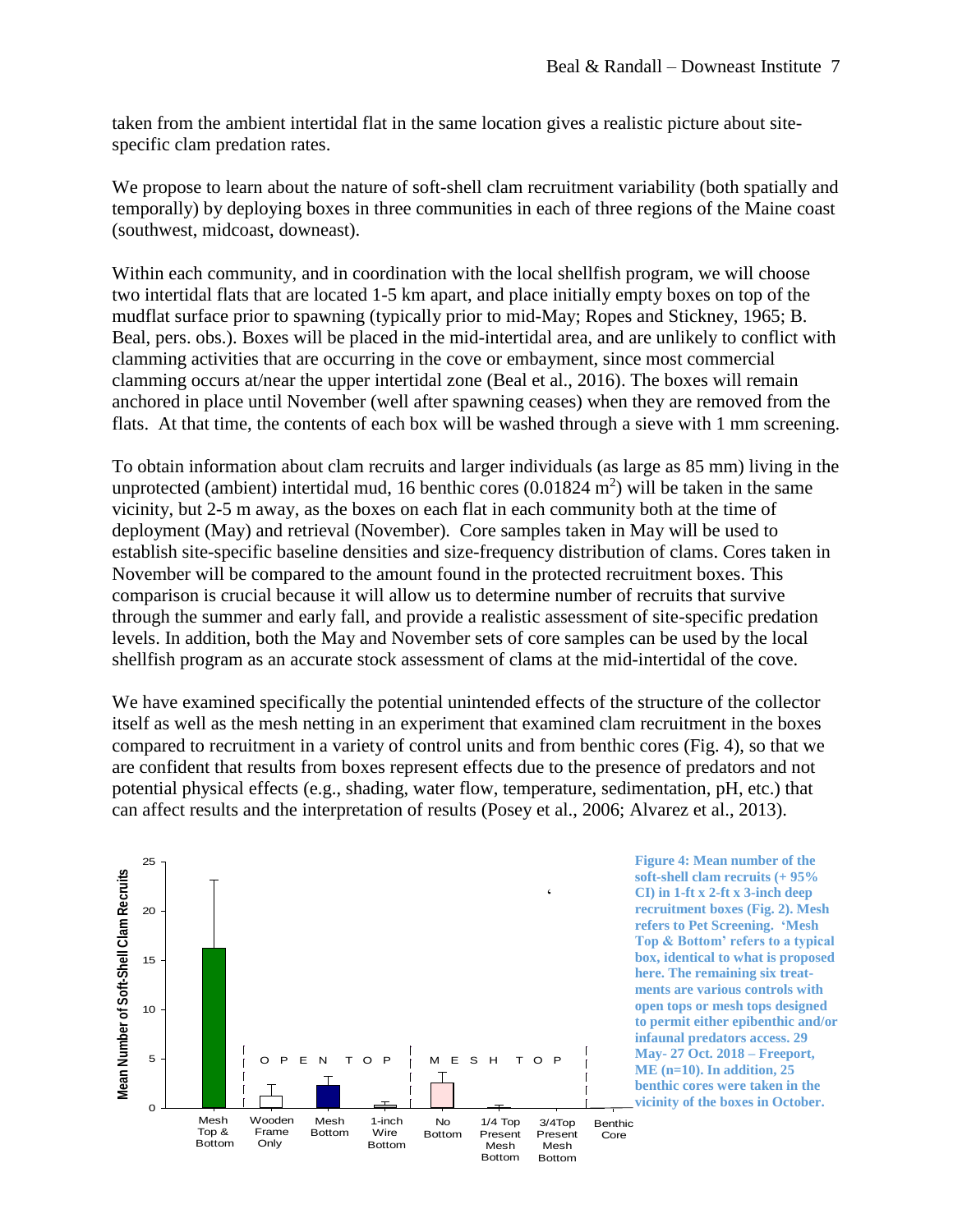The project will establish sites in nine coastal communities divided into three regions that are spread across the Maine coast (Fig. 5) so that a representative snapshot of spatial variability of soft-shell clam recruitment can be observed. DEI has carefully selected communities for the



**Figure 5: Map of Maine indicating the three geographic regions and nine coastal communities where the proposed soft-shell clam recruitment monitoring program would be established.**

sampling sites with certain biological, ecological and social significance. For example. Sipayik's geographic characteristics make it a very desirable location for clam recruitment monitoring. It is the near the easternmost town in Maine and the US and is situated near the Canadian border. Its location on a peninsula in Passamaquoddy Bay means that tidal currents carrying clam larvae from Cobscook and Dennys Bays pass through this area. Fishing, including clamming is an important industry in this town that has 4,110 acres of intertidal habitat. The town of Beals is an island in another remote, highly-fisheries dependent town with 1,741 intertidal acres. DEI has been working to enhance K-12 science education with students from Jonesport and Beals for nearly a decade. Students have become very well versed in mudflat and intertidal biology and ecology, and would be a great assistance in collecting data from this area (see letter of recommendation from Beals Elementary School). The close proximity of the two Beals sites to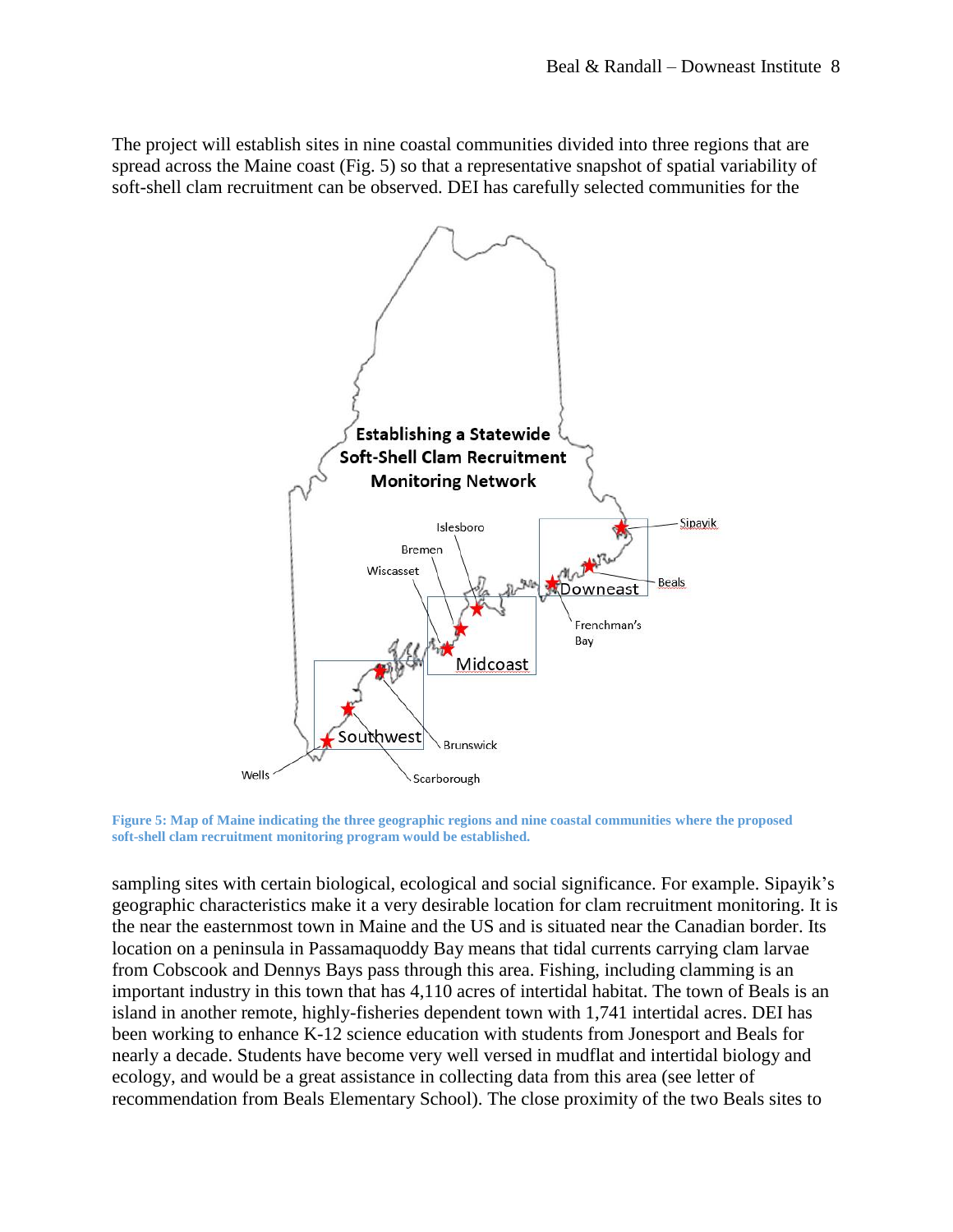DEI improves accessibility to researchers (of all ages), which increases the likelihood that this sampling location will continue into the future. The remaining site in the downeast region, Frenchman's Bay, is a regional shellfish program encompassing the seven towns of Ellsworth, Franklin, Hancock, Sorrento, Sullivan, Trenton, and Lamoine. Recently, the clam stewardship committee has focused its efforts into collaboration across towns and shellfish sectors. The Frenchman's Bay shellfish program has over eight thousand acres under its jurisdiction. All the towns in the downeast region have unlimited commercial licenses available (i.e. no limited entry).

In the midcoast region, Islesboro is an island located in Penobscot Bay, a very important commercial fishing ground, and home to many fisheries-dependent communities. It has an unlimited amount of clammers and over 1,300 intertidal acres. The second town in that region, Bremen, is situated at the head of the very productive Medomak River. It has 45 clammers and over 1,000 acres where clams are commercially harvested. Wiscasset is situated on another important river and estuary, the Sheepscot. Wiscasset has 900 intertidal acres, 14 commercial clammers, and a public school that has worked previously with the PI on intertidal clam research (*Wiscasset Newspaper*, 2012).

In the southwestern region, the town of Brunswick is consistently one of Maine's top clamming ports, and last year (2018) clammers landed the second highest volume of clams in the state (over 524,000 lbs.). Their 2,250 intertidal acres supports 79 commercial license holders. In addition, the Brunswick Marine Resources Committee has established strong relationships with the local schools, and have a history of engaging students in intertidal projects. The second community, Scarborough, was the top clam-producing port in 2018, and, historically, also has been a top port for clam landings in the state. Scarborough has 48 commercial licenses, and about 1,000 intertidal acres. The third site, Wells, does not support commercial clamming, but it does have a shellfish management program with 106 recreational clammers. South of Biddeford, Maine no community sells commercial shellfish licenses; however we thought it important to sample in this geographic area so that our sampling sites spread most of the length of coast. DEI has conducted field experiments in Wells (Beal et al., 2018). Another benefit to the Wells site is that it is home to the Wells National Estuarine Research Reserve, which DEI will collaborate with (see letter of support).

Trials will occur in each of the nine communities in both 2020 and 2021 to observe temporal variability in clam recruitment. Recruitment boxes will be deployed each year during the second or third week of May (earliest in the southwest and latest in the downeast region) prior to the spawning season, which typically occurs after seawater temperatures have reached  $10^{\circ}$ C (B. Beal, pers. obs.). To examine spatial variation within a community, two soft-bottom intertidal locations will be chosen based on conversations with the shellfish committee and clammers in each community. At each intertidal location, sixteen boxes will be deployed in eight blocks ( $n =$ 2) near the lower mid-intertidal. This tidal height was chosen based on two factors – first, recruitment appears to vary directly with tidal height – fewer recruits occur in upper intertidal areas with increasingly more towards the lower intertidal (Beal et al., 2018; Beal and Otto, 2019; B. Beal, pers. obs. in Islesboro and Thomaston, ME in 2019), and second, at most tidal flats, sediments become more muddy and harder to maneuver in at/near the low intertidal, so it will be easier for people who are not clammers to work in that area of the tidal flat. Boxes within a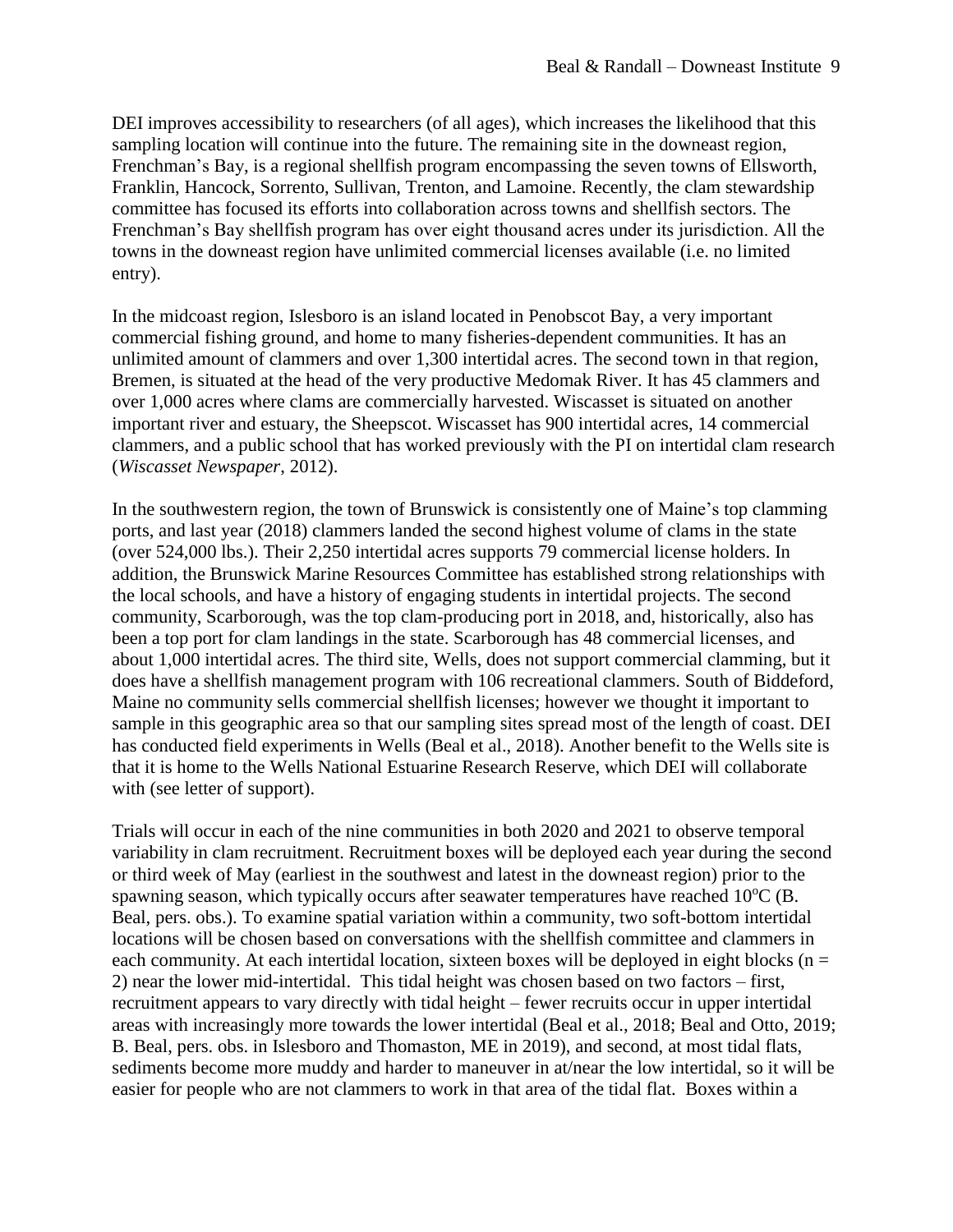block will be separated by approximately 2 m. To examine within-location variability, blocks will be randomly placed at the same tidal height with 20-25 m spacing between adjacent blocks. This configuration allows examination of spatial variability at four different scales: regional, communities within a region, locations within a community, and blocks within a location (Table 1). The study will occur at the same locations each year so that temporal variability also can be examined. Because seawater temperature can affect recruitment both directly, including through a decrease in reproductive output (Philippart et al., 2003), and indirectly by changing predatorprey interactions (Freitas et al., 2007), we will deploy HOBO water temperature recorders at each of the 18 locations where recruitment boxes are established. This information will generate regional and location-specific trends in seasonal seawater temperatures, and will be used to examine potential correlations between temperature and recruitment rates (sensu Beukema and Dekker, 2014). Temperature recorders will be deployed in the spring at the same time as recruitment boxes. Data will be downloaded when boxes are sampled in the fall, and then redeployed from November to the following March to record winter temperatures (Flach, 2003).

**Table 1.** Analysis of variance (ANOVA) will be used to examine mean number of soft-shell clam recruits at two intertidal locations within each of three communities in each of three coastal regions along the Maine coast (Fig. 5) over two years. All factors (regions, communities, locations, year) are considered fixed except blocks, which are considered random factors. The table shows the ANOVA skeleton and the expected mean squares based on the Cornfield-Tukey rules (Underwood, 1997).  $A_i$  = Region (a = 3),  $B_i$  = Year (b = 2),  $C_k$  = Community (c = 3),  $D_l$  = Location (d = 2),  $E_m = Block$  (e = 8), and n = 2.

| Source of Variation                           | df  | <b>Expected Mean Square</b>                                                                                            | F-ratio                    |
|-----------------------------------------------|-----|------------------------------------------------------------------------------------------------------------------------|----------------------------|
| Region                                        |     | $2 \quad \sigma_e^2 + n \sigma_{BE(ACD)}^2 + bcden\alpha_A \div MS_{YxB(C,R,L)}$                                       |                            |
| Year                                          |     | $1 \quad \sigma^2_e + n\sigma^2_{BE(ACD)} + \text{acden}\alpha_B \div MS_{YxB(C,R,L)}$                                 |                            |
| Region x Year                                 |     | $2 \quad \sigma_e^2 + n \sigma_{BE(ACD)}^2 + \text{cden} \alpha_{AB} \div \text{MS}_{YxB(C,R,L)}$                      |                            |
| Community(Region)                             |     | $6\quad \sigma_e^2 + b n \sigma_{E(ACD)}^2 + b d e n \alpha_{C(A)} \div MS_{B(C,R,L)}$                                 |                            |
| Year x Community(Region)                      |     | 6 $\sigma^2$ <sub>e</sub> + n $\sigma^2$ <sub>BE(ACD)</sub> + den $\alpha$ <sub>BC(A)</sub> ÷ MS <sub>YxB(C,R,L)</sub> |                            |
| Location(Community, Region)                   |     | 9 $\sigma_e^2$ + bn $\sigma_{E(ACD)}^2$ + bend <sub>D(AC)</sub> ÷ MS <sub>B(C,R,L)</sub>                               |                            |
| Year x Location (Community, Region, Location) |     | 9 $\sigma^2$ <sub>e</sub> + n $\sigma^2$ <sub>BE(ACD)</sub> + en $\alpha$ <sub>BD(AC)</sub> ÷ MS <sub>YxB(C,R,L)</sub> |                            |
| Block(Community, Region, Location)            |     | 126 $\sigma^2$ <sub>e</sub> + bn $\sigma^2$ <sub>E(ACD)</sub>                                                          | $\div$ MS <sub>error</sub> |
| Year x Block(Community, Region, Location)     |     | 126 $\sigma^2$ <sub>e</sub> + n $\sigma^2$ <sub>BE(ACD)</sub>                                                          | $\div$ MS <sub>error</sub> |
| <b>Experimental Error</b>                     | 288 |                                                                                                                        |                            |
| Total                                         | 575 |                                                                                                                        |                            |

In addition to counts and comparisons of clams both within the boxes and the adjacent cores, we will examine differences in clam size-frequency distributions within and between locations, communities, and regions using G-tests of independence (Sokal and Rohlf, 2012). This information will generate site-specific growth rates that local and state shellfish managers can use when making decisions about how long to extend conservation closures, when to harvest, and/or harvest rates.

d. Outreach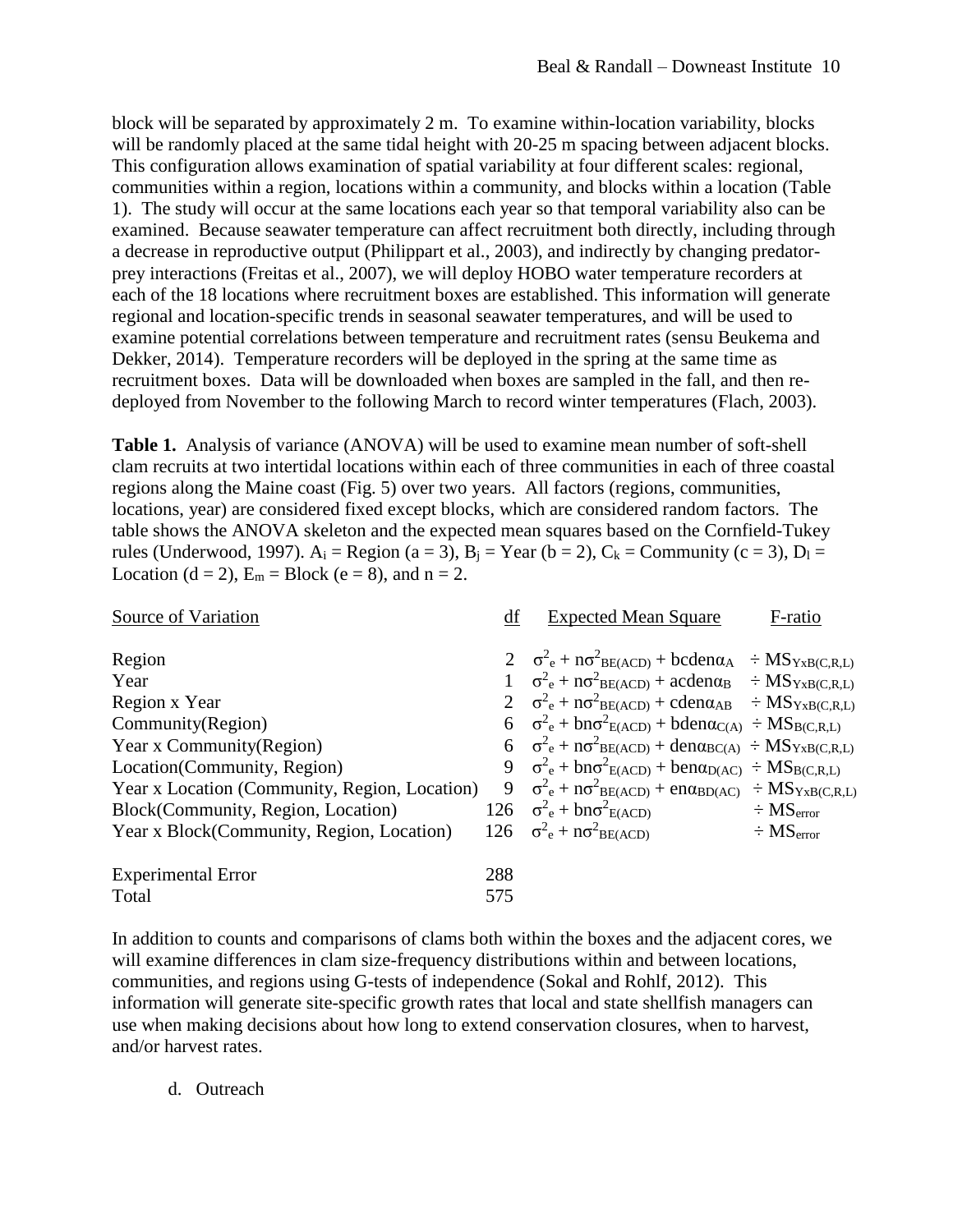The goal of outreach is to effect change by having individuals, groups, or institutions use scientifically-based information when making decisions. Our effort includes working with a variety of groups within each of the nine communities. While we cannot ensure that all groups (clammers, shellfish committee members, DMR biologists, K-12 teachers and their students, local conservation organizations, etc.) will participate in each community, we have received enthusiastic support from the nine communities. Attached please find letters of support from the shellfish committees, DMR, schools, the Wells National Estuarine Research Reserve, and the Maine Clammers Association.

DEI is well-known within the state for its [outreach and education programs.](https://downeastinstitute.org/education/) We have developed an approach to outreach that is inclusive and participatory (hands-on) in nature. For example, we worked with clammers, Town Council members, the Shellfish Conservation Commission, DMR biologists, and, to a limited extent, the middle school in the town of Freeport from 2013 to 2018 on a research project that was funded through both public (NOAA-SK, the University of Maine System, and the town of Freeport) and private philanthropic organizations [\(Sea Pact](https://www.seapact.org/) and [Broad](https://www.mainephilanthropy.org/sites/default/files/Broad%20Reach%20Fund%20Information%20Sheet.pdf)  [Reach Fund\)](https://www.mainephilanthropy.org/sites/default/files/Broad%20Reach%20Fund%20Information%20Sheet.pdf). That project examined potential factors that regulate the soft-shell clam fishery in that area (e.g., coastal acidification, predation, lack of competent settlers) in an effort to identify the cause of the soft-shell clam decline, as well as methods to adapt to a changing marine environment with the primary focus on fishery sustainability and enhancement. Each of the [dozens of experimental field trials](https://downeastinstitute.org/research/soft-shell-clams/freeport-investigating-the-cause-of-the-clam-decline-2013-2017/) using predator-exclusion nets, fences, crushed shells, adult clams to encourage wild settlement of 0-year class juvenile clams, bloodworms as a bioremediator of native milky ribbon worms, etc. by design involved the fishing community. Many of these individuals helped to deploy and install gear, sample from the various experimental plots, and we processed the data together. This stakeholder-inclusive model is what we have in mind for this proposed project to establish a recruitment index for young-of-the-year soft-shell clams.

A major thrust of this effort will be to continue the process through time in as many communities as possible. Our hope is that the project not only will encourage the shellfish committees in each community to continue collecting data on soft-shell clam recruitment after the grant period, but that, working together with the local schools, this will become an annual event that provides opportunities for learning about an iconic fishery in Maine that could be replicated in other states that have an active recreational or commercial soft-shell clam fishery (e.g., each coastal state from New Hampshire to New Jersey). After this funding period, DEI is committed to search for additional funding to allow the program to continue, hopefully, indefinitely into the future. Our goal is for this effort to become a standardized network like the ALSI. Because we have observed a number of commercial bivalve species in the recruitment boxes (hard clams, *Mercenaria mercenaria*, American oysters, *Crassostrea virginica*, and razor clams, *Ensis leei*), especially those deployed in southern Maine, this technique and approach may be of interest to those wishing to examine dynamics of young-of-the-year bivalves in coastal states and communities throughout the U.S.

DEI will give presentations at scientific meetings and publications in peer-reviewed journals, and we understand that while Sea Grant considers these items important (and does encourage them), that these efforts are not considered outreach within the context of the Biennial Request for Proposals. Therefore, in addition, we intend to make results of the work available to the public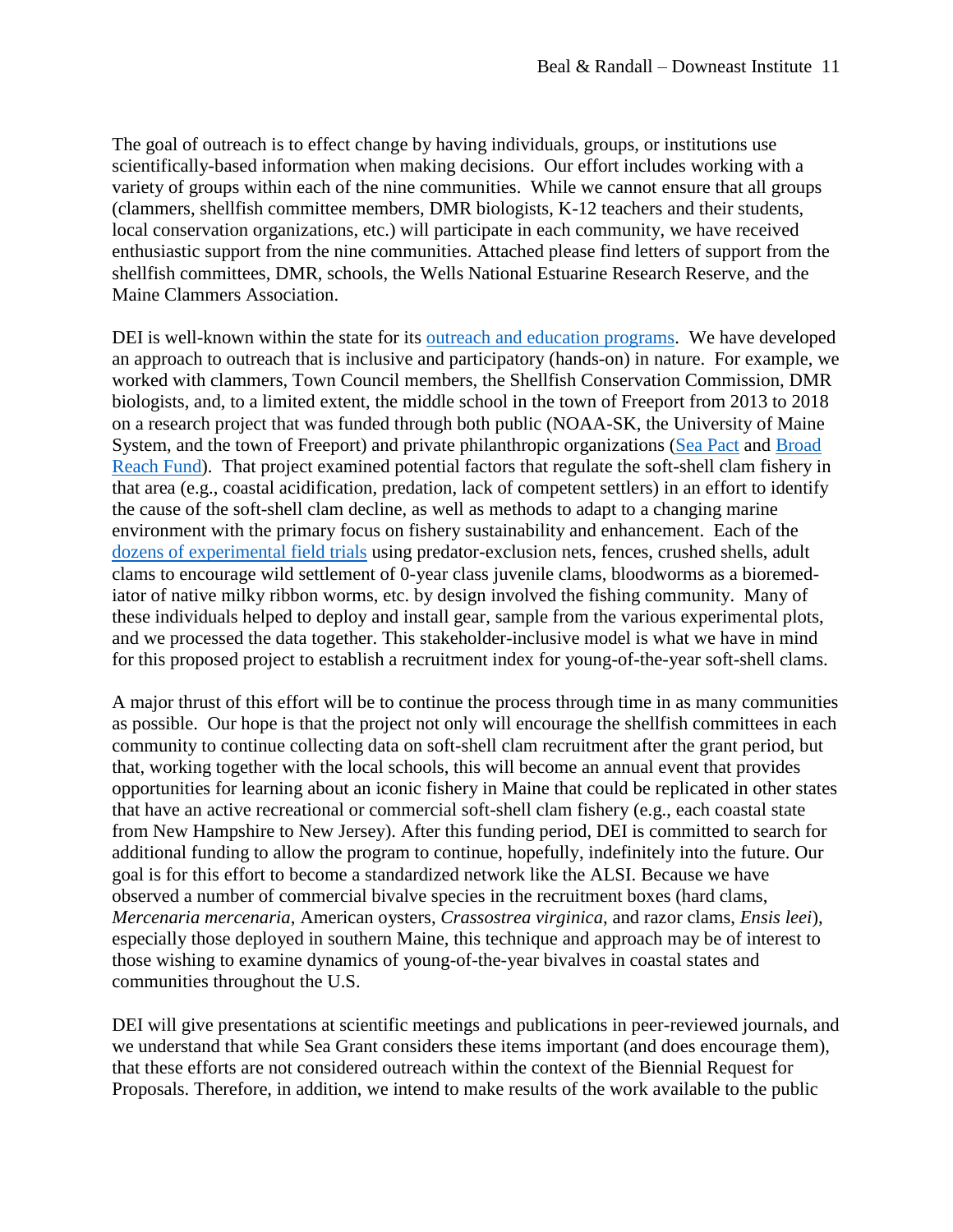within each community. We will compile the results from the sites across the states and print them in booklets for distribution to local shellfish committees and DMR.

In addition, location-specific presentations could be delivered by one of DEI's staff, or by clammers, [K-12 students,](https://downeastinstitute.org/wp-content/uploads/2018/08/dei-nsf-pfi-method-section.pdf) and others who have participated in the project. As we have done in the past when working with local schools on field projects involving soft-shell clams, we will encourage K-12 teachers to have their students present results from their locations to the public at shellfish committee meetings or at other events, such as the annual *Maine [Fishermen's Forum](http://mainefishermensforum.org/)* that occurs at the beginning of March and that attracts fishermen and others interested in fisheries management to a 3-day event. For example, in each of the past two years, high school students from the towns of [Searsport](https://youtu.be/kRNSMGfRp4o) and [Islesboro](http://sdmhs.rsu20.org/home/school-news/searsportdistricthighschoolpartnerswithumaineforsoftshellclampopulationstudy) have presented information at the Forum about soft-shell clam recruitment from field studies they conducted with DEI and their shellfish committees. This public outreach and engagement creates not only a positive sense of place for students and community members, it also provides opportunities for STEM-related activities within the school and between the school, the community, and DEI. Outreach is a key ingredient in all facets of the proposed work, and we take very seriously our role in working together with community members and groups to effect decision-making based on the scientific information that all of us gather.

e. Educational impact

We plan to reach out to schools in each of the nine communities to invite them to participate. We have found that over the past decade more and more schools wish to incorporate hands-on activities into their curriculum, and this project is especially well-suited for a variety of learning levels. Typically, we contact one or two teachers, and explain the project to them. Once a school has committed to a project of this sort, one of us will go back and talk with those students who would be engaged about the life-history of the clam (we have a PowerPoint that demonstrates everything from spawning soft-shell clams and fertilization of eggs through the various planktonic phases and early settlement followed by growout to commercial sizes), as well as the particulars of the fieldwork. We have worked with teachers to develop curricula around particular projects, and DEI's Education Director, [Colleen Haskell,](https://downeastinstitute.org/team/colleen-haskell/) has extensive experience in this field, and would be available as a resource to teachers along the coast.

PI-Beal is a professor of marine ecology at nearby University of Maine at Machias where he has taught courses in oceanography, marine biology, marine ecology, applied statistics, and experimental design and analysis for the past 34 years. Each fall, he teaches an undergraduate course (Marine Ecology – BIO 360) to juniors/seniors. During the fall of 2020 and 2021, students in that course will assist towns in the downeast region (Fig. 5) to remove recruitment boxes from the intertidal flats, help process samples, and count/measure recruits. These activities will become part of the regular coursework, and students will be required to produce a journalquality manuscript of results from the three eastern communities. In addition, data from all nine communities will be analyzed (see Table 1) by undergraduates in his BIO/MAT 315 course (Experimental Design and Analysis for Biologists).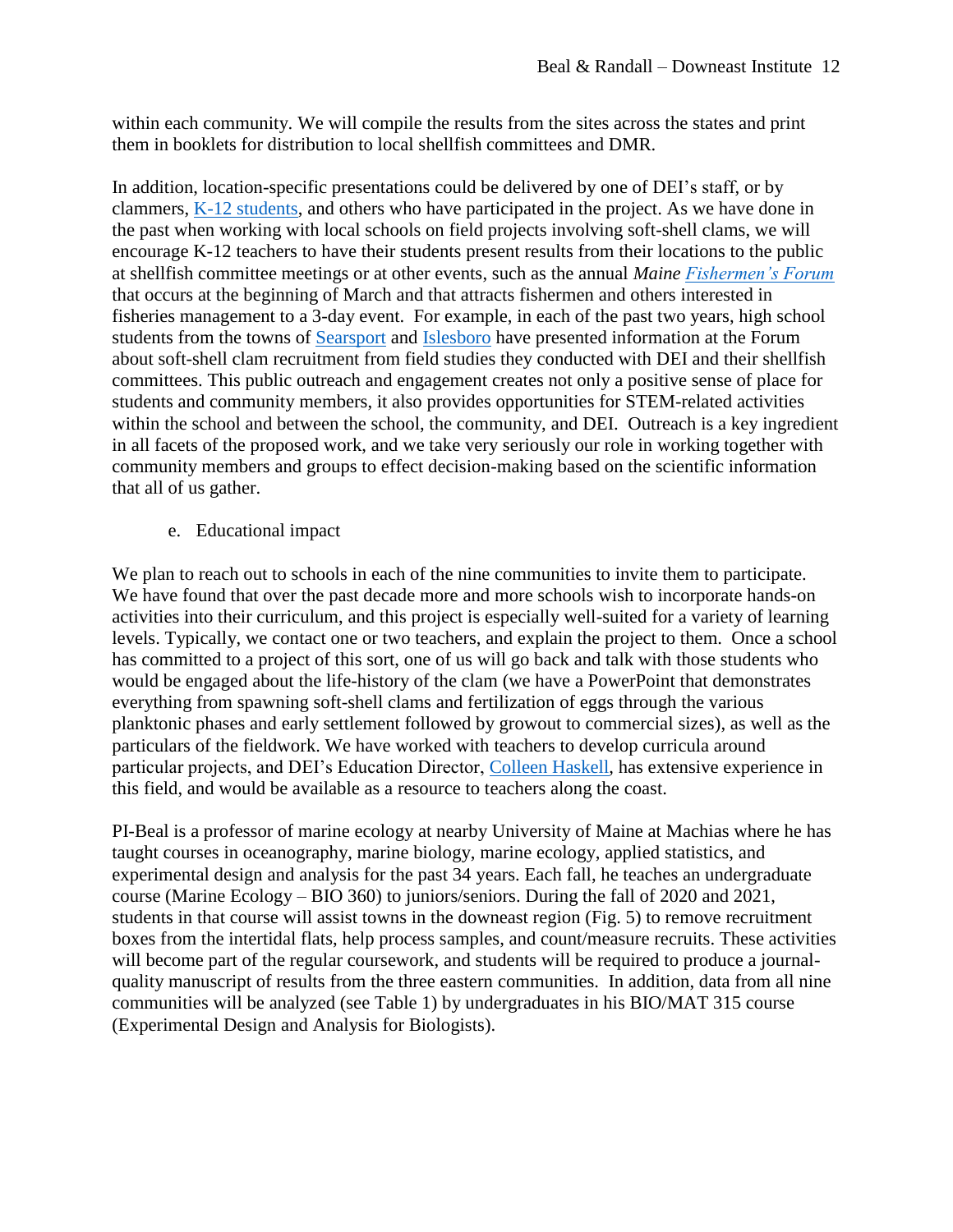## f. Literature Cited

- Alvarez, M.F., Montemayer, D.I., Bazterrica, M.C., Addino, M., Fanjul, E., Iribarne, O., Botto, F. 2013. Interaction strength varies in relation to tidal gradient and spatial heterogeneity in an intertidal Southwest Atlantic estuarine food web. J. Exp. Mar. Biol. Ecol. 449:154- 164.
- Beal, B.F. 1988. Public aquaculture in downeast Maine: The soft-shell clam story. Proceedings of the Oceans '88 Conference, Baltimore, Maryland (31 October - 2 November 1988). pp. 980-983. doi: [10.1109/OCEANS.1988.794932.](https://doi.org/10.1109/OCEANS.1988.794932) [https://ieeexplore.ieee.org/document/794932.](https://ieeexplore.ieee.org/document/794932)
- Beal, B.F. 2006a. Relative importance of predation and intraspecific competition in regulating growth and survival of juveniles of the soft-shell clam, *Mya arenaria* L., at several spatial scales. J. Exp. Mar. Biol. Ecol. 336:1-17.
- Beal, B.F. 2006b. Biotic and abiotic factors influencing growth and survival of wild and cultured individuals of the soft-shell clam (*Mya arenaria* L.) in eastern Maine. J. Shellfish Res. 25:461-474.
- Beal, B.F., Coffin, C.R., Randall, S.F., Goodenow, C.A., Jr., Pepperman, K.E., Ellis, B.W., Jourdet, C.B., Protopopescu, G.C. 2018. Spatial variability in recruitment of an infaunal bivalve: experimental effects of predator exclusion on the softshell clam (*Mya arenaria* L.) along three tidal estuaries in southern Maine, USA. J. Shellfish Res. 37:1-27.
- Beal, B.F., Kraus, M.G. 2002. Interactive effects of initial size, stocking density, and type of predator deterrent netting on survival and growth of cultured juveniles of the soft-shell clam, *Mya arenaria* L. in eastern Maine. Aquaculture 208:81-111.
- Beal, B.F., Lithgow, C., Shaw, D., Renshaw, S., Ouellette, D. 1995. Overwintering hatcheryreared individuals of the soft-shell clam, *Mya arenaria* L.: a field test of site, clam size, and intraspecific density. Aquaculture 130:145-158.
- Beal, B.F., Nault, D-M, Annis, H., Thayer, P., Leighton, H., Ellis, B. 2016. Comparative, largescale field trials along the Maine coast to assess management options to enhance populations of the commercially-important soft-shell clam, *Mya arenaria* L. J. Shellfish Res. 35(4):1-17.
- Beal, B.F., Otto, W. 2019. How acidic sediments and seawater affect interactive effects of predation on survival, growth, and recruitment of wild and cultured soft-shell clams, *Mya arenaria* L., along a tidal gradient at two intertidal sites in eastern Maine. Final Report to SEANET – Sustainable Ecological Aquaculture Network. 19 February 2019. 50 p. [https://downeastinstitute.org/wp-content/uploads/2019/03/3\\_19\\_2019-final-report.pdf.](https://downeastinstitute.org/wp-content/uploads/2019/03/3_19_2019-final-report.pdf)
- Beal, B.F., Parker, M.R., Vencile, K.W. 2001. Seasonal effects of intraspecific density and predator exclusion along a shore-level gradient on survival and growth of juveniles of the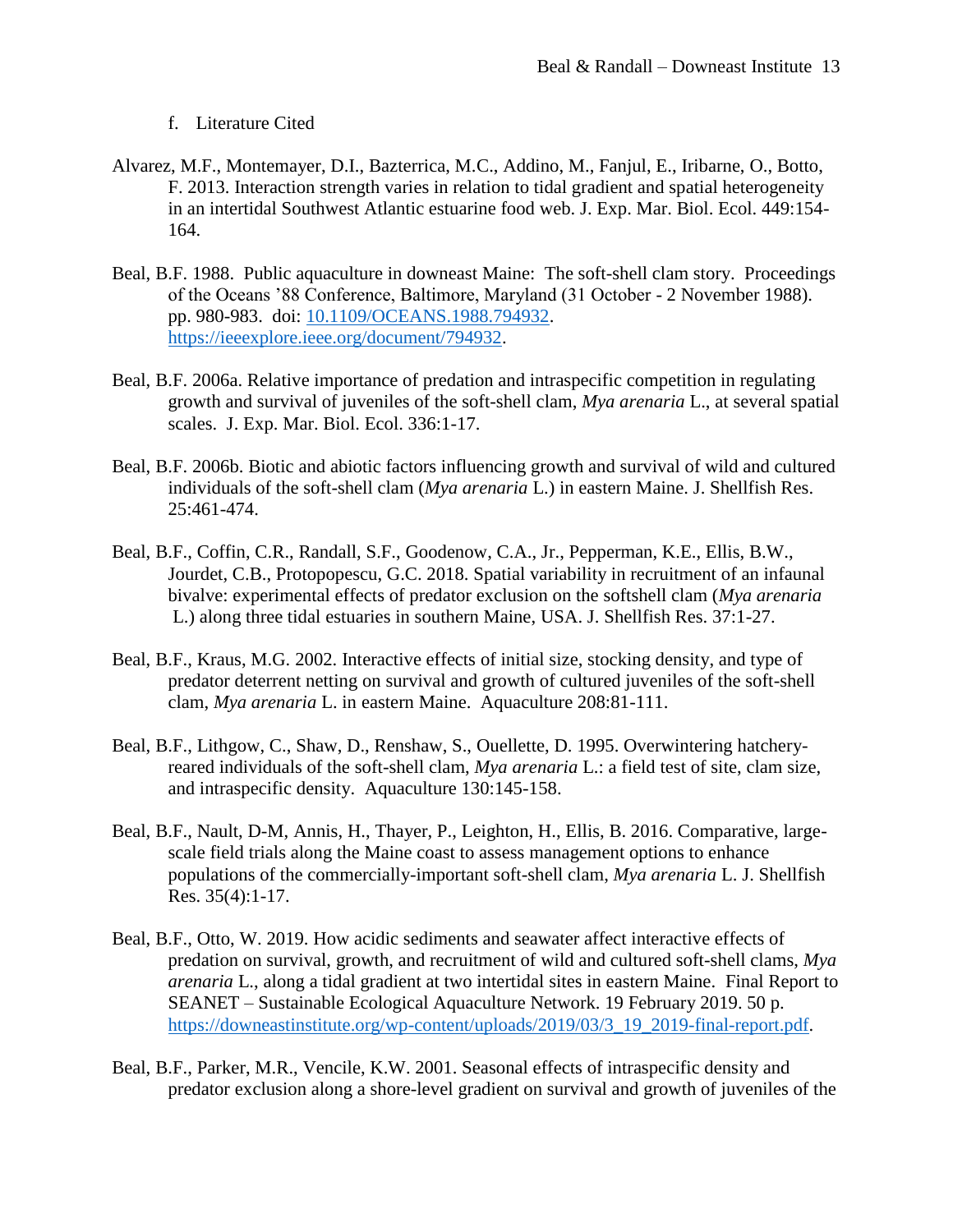soft-shell clam, *Mya arenaria* L., in Maine, USA. J. Exp. Mar. Biol. Ecol. 264:133-169.

- Beukema, J.J., Dekker, R. 2014. Variability in predator abundance links winter temperatures and bivalve recruitment: correlative evidence from long-term data in a tidal flat. Mar. Ecol. Prog. Ser. 513:1-15.
- Fernandez, I. J., C. V. Schmitt, S.D. Birkel, E. Stancioff, A. J. Pershing, J. T. Kelley, J. A. Runge, G. L. Jacobson & P. A. Mayewski. 2015. Maine's climate future: 2015 update. Orono, ME: University of Maine. Retrieved from: [https://digitalcommons.library.umaine.edu/cgi/viewcontent.cgi?article=1004&context=cli](https://digitalcommons.library.umaine.edu/cgi/viewcontent.cgi?article=1004&context=climate_facpub) [mate\\_facpub](https://digitalcommons.library.umaine.edu/cgi/viewcontent.cgi?article=1004&context=climate_facpub) (accessed 20 May 2019).
- Flach, E.C. 2003. The separate and combined effects of epibenthic predation and presence of macro-fauna on the recruitment success of bivalves in shallow soft-bottom areas on the Swedish west coast. J. Sea Res. 49:59-67.
- Freitas, V., Campos, J., Fonds, M., Van der Veer, H.W. 2007. Potential impact of temperature change on epibenthic predator-bivalve prey interactions in temperate estuaries. J. Thermal Biol. 32:328-340.
- Hunt, H.L., Wahle, R.A., Tremblay, J., Comeau, M., Sliva, A., Rochette, R. 2017. Spatial patterns of richness and abundance of benthic decapod crustaceans and fishes in the North-west Atlantic as measured by cobble-filled bio-collectors. Mar. Biol. Res. doi: 10.1080/17451000.2017.1296161. [http://dx.doi.org/10.1080/17451000.2017.1296161.](http://dx.doi.org/10.1080/17451000.2017.1296161)
- McClenachan, L., O. Connor,G., Reynolds, T. 2015. Adaptive capacity of co-management systems in the face of environmental change: the softshell clam fishery and invasive green crabs in Maine. Mar. Policy 52:26–32.
- McGreavy, B., Randall, S., Quiring, T., Hathaway, C., Hillyer, G. 2018. Enhancing adaptive capacities in coastal communities through engaged communication research: Insights from a statewide study of shellfish co-management. Ocean Coast. Manage. 163:240-253.
- Pershing, A. J., Alexander, M. A., Hernandez, C. M., Kerr, L. A., Le Bris, A., Mills, K. E., Nye, J. A., Record, N. R., Scannell, H. A., Scott, J. D., Sherwood G. D. & A.C. Thomas. 2015. Slow adaptation in the face of rapid warming leads to collapse of the Gulf of Maine cod fishery. Science 350:809-812.
- Philappart, C.J.M., van Aken, H.M., Beukema, J.J., Bos, O.G., Cadée, G.C., Dekker, R. 2003. Climate-related changes in recruitment of the bivalve *Macoma balthica*. Limnol. Oceanogr. 48:2171-2185.
- Posey, M.H., Alphin, T.D., Cahoon, L. 2006. Benthic community responses to nutrient enrichment and predator exclusion: Influence of background nutrient concentrations and interactive effects. J. Exp. Mar. Biol. Ecol. 330:105-118.